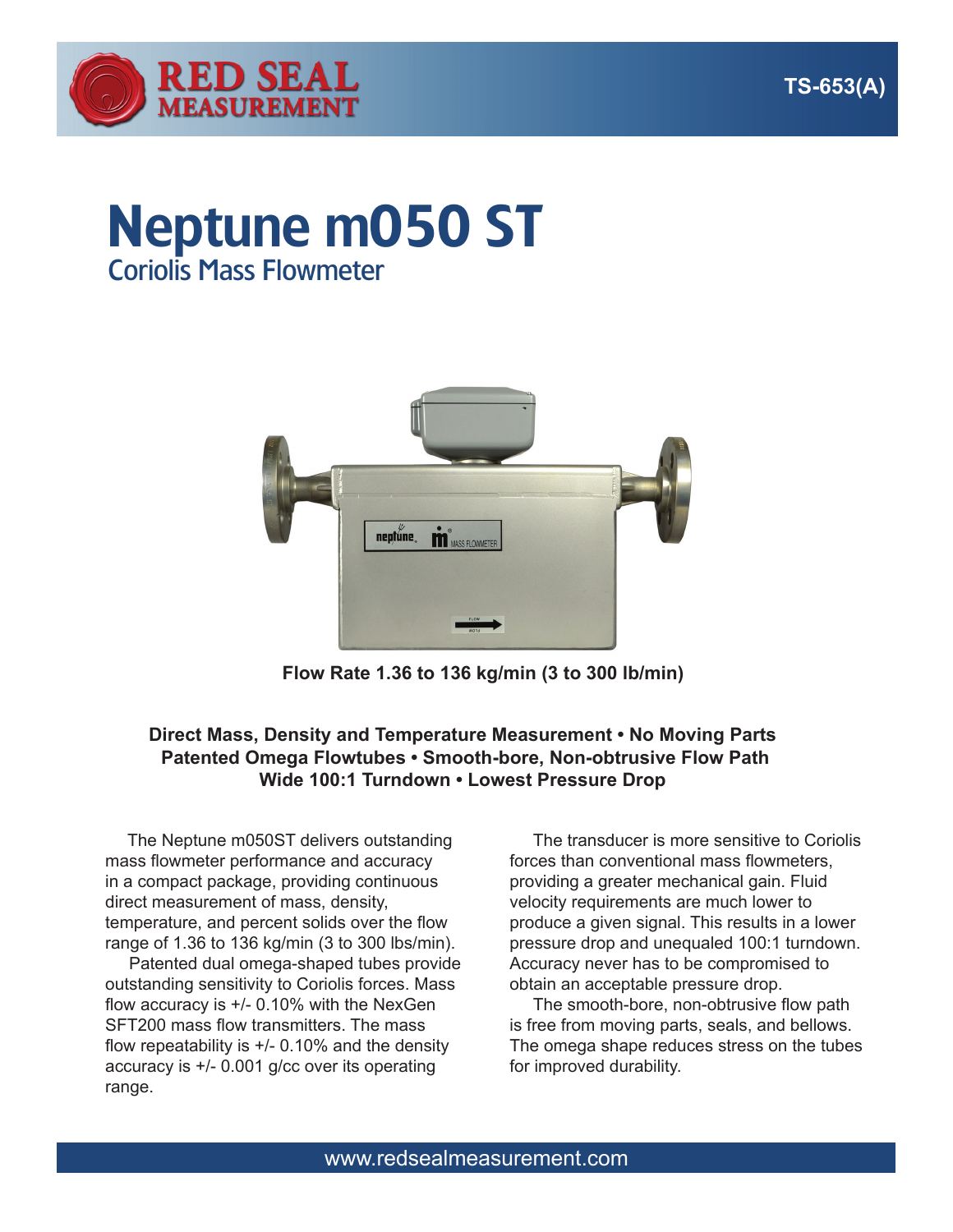# **m050 ST Operating Specifications**

| <b>METERING ELEMENT</b>           | Meter model number: M050 ST XXXXXXXXXX (refer to Ordering Information below) |
|-----------------------------------|------------------------------------------------------------------------------|
| <b>Connections:</b>               | ANSI: 1/2", 3/4", 1; 150#, 300#, 600# RF                                     |
| Connection type                   | <b>DIN</b>                                                                   |
| Meter:                            |                                                                              |
| Tube material                     | <b>316L SST</b>                                                              |
| Tube shape                        | Omega                                                                        |
| Nominal tube bore                 | 12.7 mm $(1/2")$                                                             |
| Housing                           | <b>304L SST</b>                                                              |
| Mass accuracy                     | $\pm 0.10\%$ of rate $\pm$ zero stability (with NexGen SFT200)               |
| Mass repeatability                | $±0.10\%$ of rate                                                            |
| Mass zero stability               | ±0.0035 kg/min (0.0299 lb/min) (with NexGen SFT200)                          |
| Turndown ratio                    | 100:1                                                                        |
| Density range<br>Density accuracy | 0.4 to 3.0 g/cc (with NexGen SFT200)<br>$±0.001$ g/cc                        |
| Density repeatability             | $±0.0005$ g/cc                                                               |
| Temperature measurement           | 100 ohm platinum resistance sensor                                           |
| Temperature accuracy              | $0.56^{\circ}$ C (±1°F)                                                      |
| Fluid:                            |                                                                              |
| Flow rate                         | 1.36 to 136 kg/min (3 to 300 lb/min)                                         |
| Max. temperature                  | with remotely mounted electronics 100°C (212°F)                              |
|                                   | with integrally mounted electronics 60°C (140°F)                             |
| Min. temperature                  | $-40^{\circ}$ C (-40 $^{\circ}$ F)                                           |
| Max. operating pressure           | 83 bar (1200 psi); limited by flange rating                                  |
| <b>ASSOCIATED INSTRUMENT</b>      |                                                                              |
| Power/Data cables                 | Power: 2 conducter shielded twisted pair                                     |
|                                   | Pulse Output: 2 conducter shielded twisted pair                              |
|                                   | 485 Output : 2 conducter                                                     |
| Max. length of signal cables      | 300 m (1000 ft.)                                                             |
| <b>Electrical connections</b>     | Screw terminal                                                               |
| Manufacturer                      | <b>Red Seal Measurement</b>                                                  |
| Instrument model number           | NexGen SFT200                                                                |

## **Electronics**

**NexGen® SFT200 Mass Flow Transmitter** (Shown - complete information is available in TS-621.)

**NexGen® SFT100 Mass Flow Transmitter** 

**DataMate 2200 Mass Flow Transmitter**

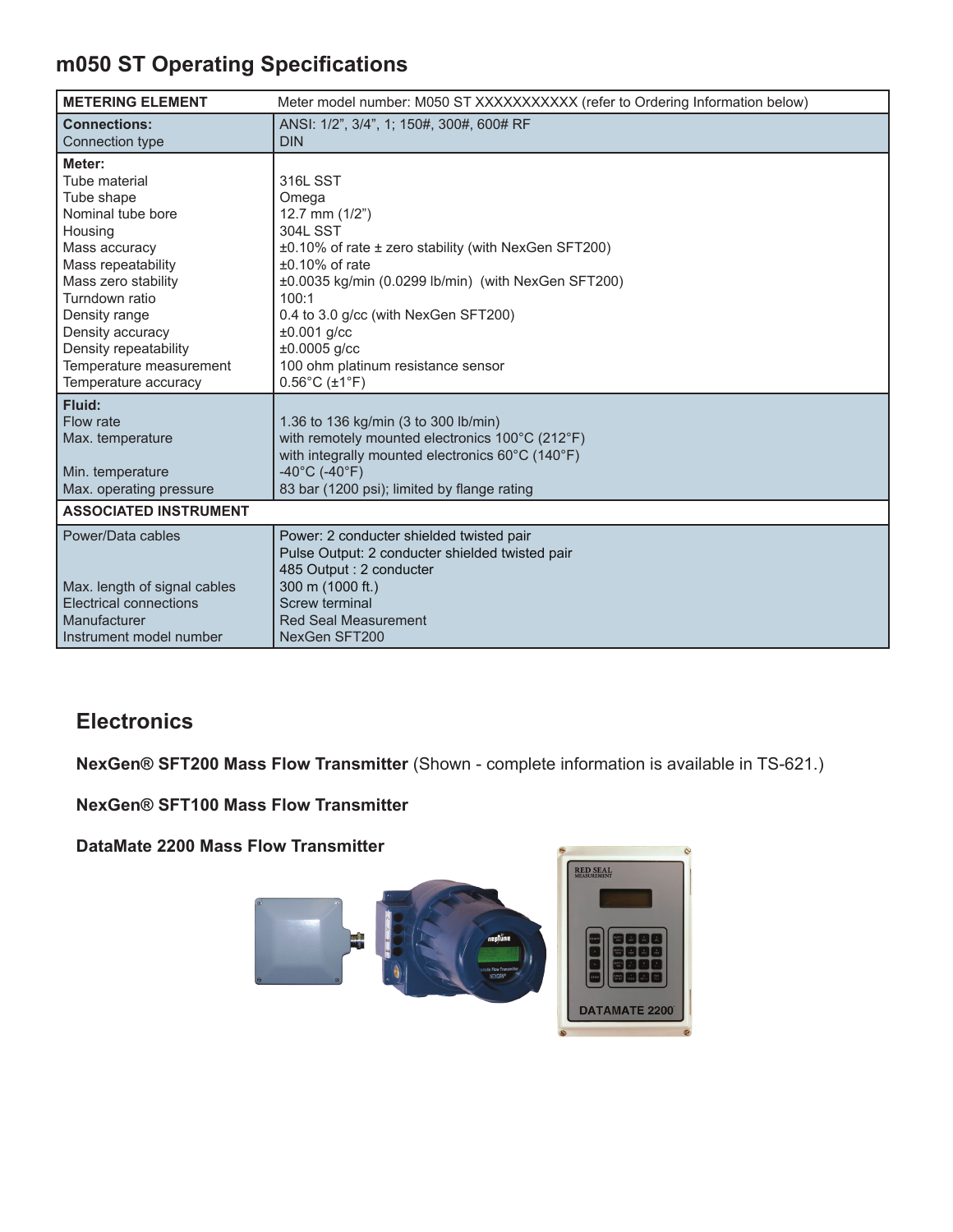## **Pressure Drop Versus Flow Rate**



#### **Determining Pressure Drop**

1. Flow rate vs. pressure drop varies with viscosity. To approximate m100ST pressure drop for fluids with viscosity approximating that of water, locate the point on the 1-cP curve corresponding with your desired flow rate.

2. From that point, locate the nearest horizontal line and follow it to the vertical scale on the left, which indicates pressure drop for the flow rate you selected.

3. Divide the pressure drop indicated on the graph by the specific gravity (S) of the process fluid:

 $\Delta P_{actual} = \Delta P_{plotted} / Sp.$  Gr.

#### **Calculating Actual Accuracy**

Use the following formula to calculate  $\mathbf{\dot{m}}^{\circ}$  accuracy for your selected flow rate:

% accuracy, B1<sub>actual</sub> = { [(0.0010 m) +S<sub>o</sub>] / m} x 100%

where:

m = mass flow rate, kg/min or lb/min

 $\mathsf{S}_{{}_0}$ = mass zero stability, kg/min or lb/min for the m100 flowmeter

Note: Red Seal Measurement offers a free sizing program to assist you in your selection.